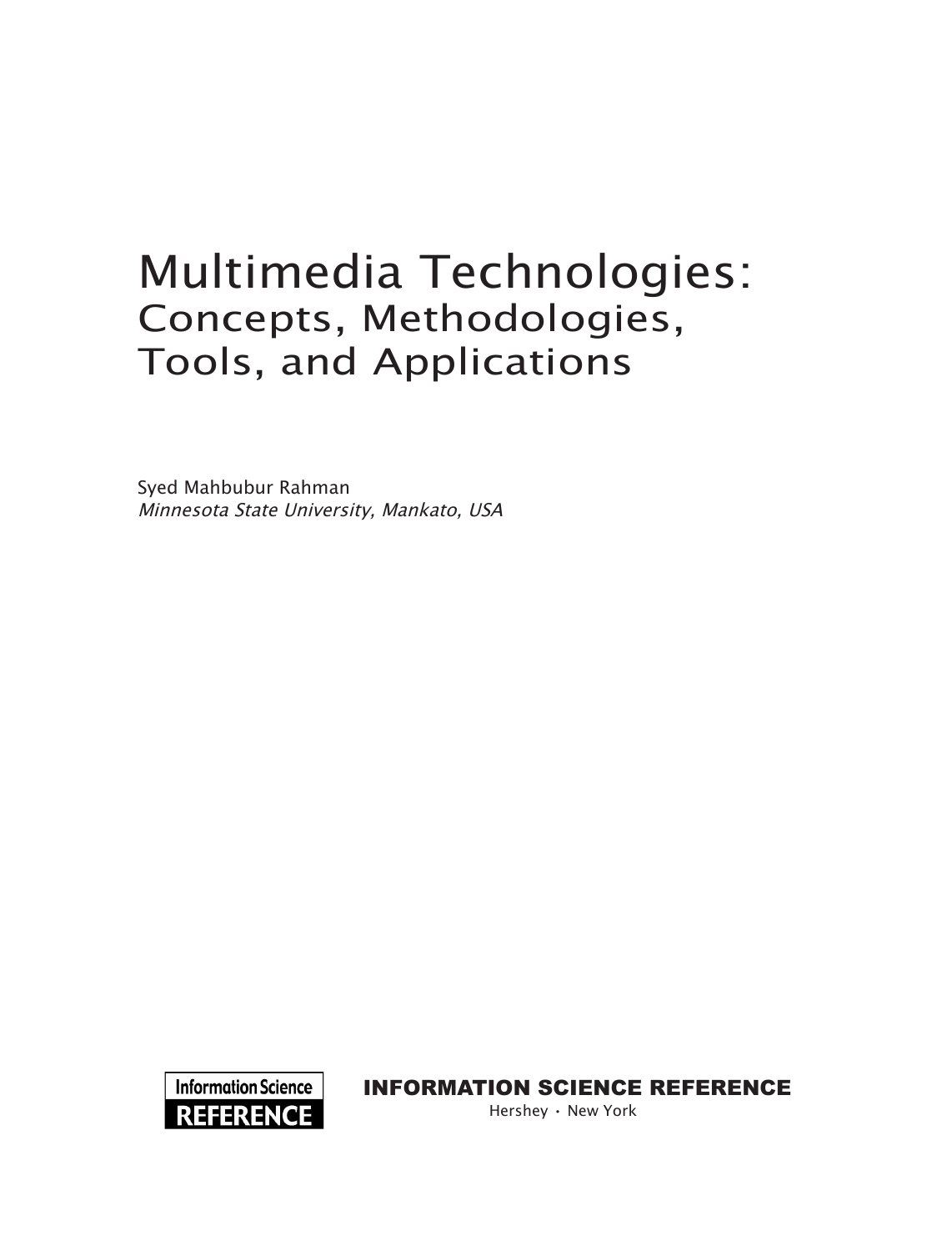Acquisitions Editor: Kristin Klinger<br>
Development Editor: Kristin Roth Development Editor: Senior Managing Editor: Jennifer Neidig Managing Editor: Jamie Snavely Typesetter: Michael Brehm, Jeff Ash, Carole Coulson, Elizabeth Duke, Chris Hrobak, Sean Woznicki Cover Design: Printed at: Yurchak Printing Inc.

Published in the United States of America by Information Science Reference (an imprint of IGI Global) 701 E. Chocolate Avenue, Suite 200 Hershey PA 17033 Tel: 717-533-8845 Fax: 717-533-8661 E-mail: cust@igi-global.com Web site: http://www.igi-global.com/reference

and in the United Kingdom by

Information Science Reference (an imprint of IGI Global) 3 Henrietta Street Covent Garden London WC2E 8LU Tel: 44 20 7240 0856 Fax: 44 20 7379 0609 Web site: http://www.eurospanbookstore.com

Copyright © 2008 by IGI Global. All rights reserved. No part of this publication may be reproduced, stored or distributed in any form or by any means, electronic or mechanical, including photocopying, without written permission from the publisher.

Product or company names used in this set are for identification purposes only. Inclusion of the names of the products or companies does not indicate a claim of ownership by IGI Global of the trademark or registered trademark.

Library of Congress Cataloging-in-Publication Data

Multimedia technologies : concepts, methodologies, tools, and applications / Syed Mahbubur Rahman, editor.

p. cm.

Includes bibliographical references and index.

 Summary: "This book offers an in-depth explanation of multimedia technologies within their many specific application areas as well as presenting developing trends for the future"--Provided by publisher.

ISBN 978-1-59904-953-3 (hardcover) -- ISBN 978-1-59904-954-0 (ebook)

1. Multimedia systems. 2. Multimedia communications. I. Syed, Mahbubur Rahman, 1952-

QA76.575.M5218 2008

006.7--dc22

2008021157

*If a library purchased a print copy of this publication, please go to http://www.igi-global.com/agreement for information on activating the library's complimentary electronic access to this publication.*